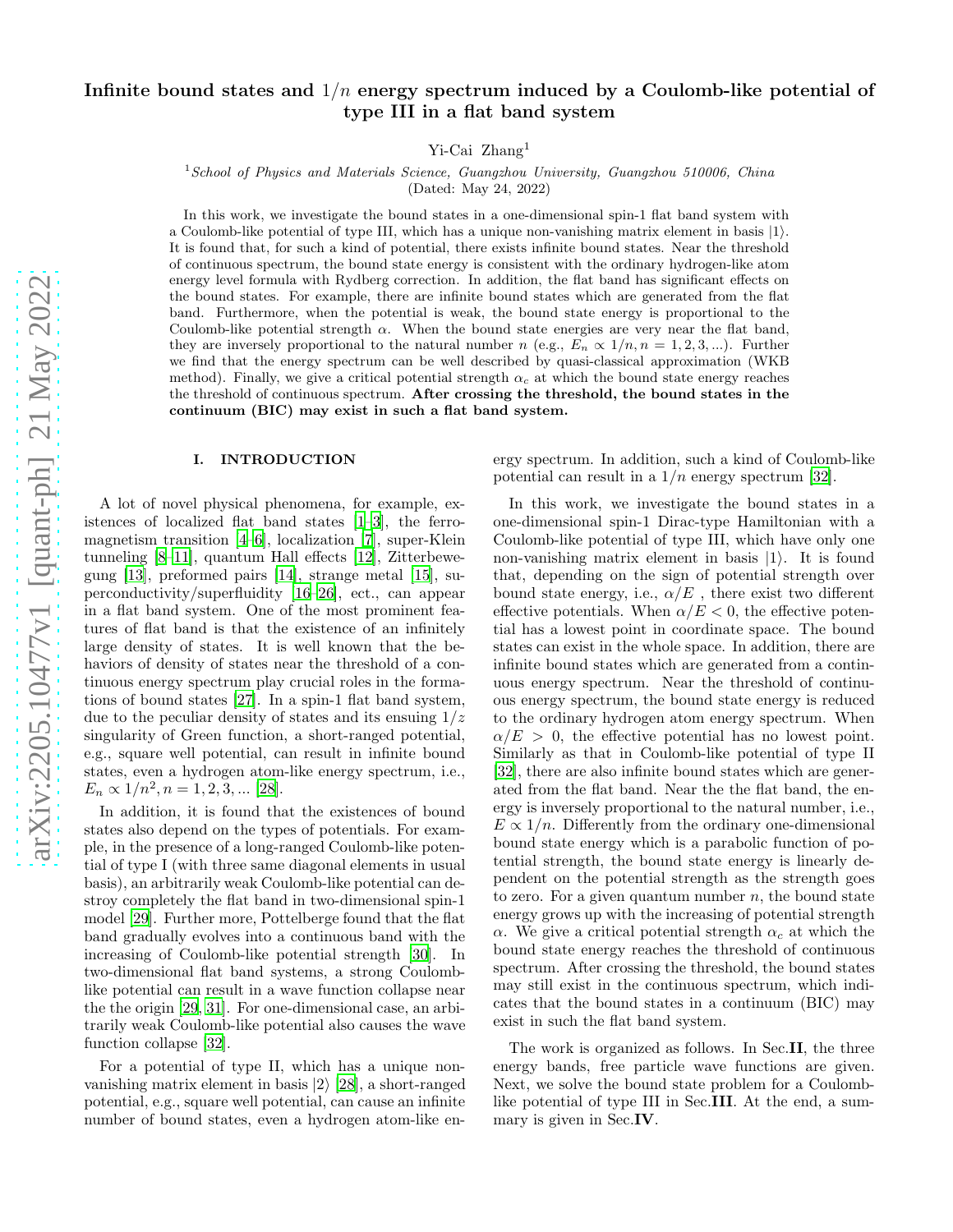# II. THE MODEL HAMILTONIAN WITH A FLAT BAND

In this work, we consider a spin-1 Dirac-type Hamiltonian [\[28\]](#page-7-7) in one dimension, i.e.,

$$
H = H_0 + V_p(x)
$$
  
\n
$$
H_0 = -i v_F \hbar S_x \partial_x + m S_z,
$$
\n(1)

where  $V_p(x)$  is potential energy,  $H_0$  is the free-particle Hamiltonian,  $v_F > 0$  is Fermi velocity, and  $m > 0$  is energy gap parameter.  $S_x$  and  $S_z$  are spin operators for spin-1 particles [\[33](#page-7-12)], i.e.,

$$
S_x = \begin{bmatrix} 0 & \frac{1}{\sqrt{2}} & 0 \\ \frac{1}{\sqrt{2}} & 0 & \frac{1}{\sqrt{2}} \\ 0 & \frac{1}{\sqrt{2}} & 0 \end{bmatrix}; \quad S_z = \begin{bmatrix} 1 & 0 & 0 \\ 0 & 0 & 0 \\ 0 & 0 & -1 \end{bmatrix}, \quad (2)
$$

in usual basis  $|i\rangle$  with  $i = 1, 2, 3$ . In the whole manuscript, we use the units of  $v_F = \hbar = 1$ . The above Hamiltonian can be realized in photonic systems [\[34](#page-7-13), [35\]](#page-7-14). When  $V_p(x) = 0$ , the free particle Hamiltonian  $H_0$  has three eigenstates and the eigenenergies, i.e.,

$$
\langle x | -, k \rangle = \psi_{-,k}(x) = \frac{1}{2\sqrt{k^2 + m^2}} \left( \frac{\sqrt{k^2 + m^2} - m}{\sqrt{k^2 + m^2} + m} \right) e^{ikx}
$$
  
\n
$$
E_{-,k} = -\sqrt{k^2 + m^2};
$$
  
\n
$$
\langle x | 0, k \rangle = \psi_{0,k}(x) = \frac{1}{\sqrt{2(k^2 + m^2)}} \left( \frac{-k}{\sqrt{2}m} \right) e^{ikx},
$$
  
\n
$$
E_{0,k} = 0;
$$

$$
\langle x|+,k\rangle = \psi_{+,k}(x) = \frac{1}{2\sqrt{k^2 + m^2}} \begin{pmatrix} \sqrt{k^2 + m^2} + m \\ \sqrt{2k} \\ \sqrt{k^2 + m^2} - m \end{pmatrix} e^{ikx}
$$
  

$$
E_{+,k} = \sqrt{k^2 + m^2}.
$$
 (3)

It is found that a flat band with zero energy  $(E_{0,k} = 0)$ appears in between upper and lower bands (see Fig.1). The possible bound states may exist in the gaps among the three bands, i.e.,  $0 < E < m$  and  $-m < E < 0$  (the regions  $\bf{A}$  and  $\bf{B}$  in the Fig.1). Some localized flat band states can be obtained by superpositions of the above wave functions  $\psi_{0,k}(x)$  [\[32\]](#page-7-11). The localized flat band wave functions show a logarithmic singularity near their center positions.

## III. BOUND STATES IN A COULOMB-LIKE POTENTIAL OF TYPE III

In the following manuscript, we assume the potential energy  $V_p$  has following form in usual basis  $|i = 1, 2, 3\rangle$ , namely,

$$
V_p(x) = V_{11}(x) \bigotimes |1\rangle\langle 1| = \begin{bmatrix} V_{11}(x) & 0 & 0 \\ 0 & 0 & 0 \\ 0 & 0 & 0 \end{bmatrix} . \tag{4}
$$



FIG. 1. The energy spectrum of free particle Hamiltonian. The possible bound states only exist in the regions A and B.

In the whole manuscript, we would refer such a kind of potential as potential of type III. Such a spindependent potential is a bit similar to the magnetic impurity potential in Kondo model, which may be realized in flat band materials of solid physics. The similar bound state problems with potential of type I and II have been investigated by Zhang and Zhu [\[28](#page-7-7), [32](#page-7-11)].

,

,

Now the Schrödinger equation with three component wave functions can be written as

$$
-i\partial_x \psi_2(x)/\sqrt{2} = [E - m - V_{11}] \psi_1(x),
$$
  
\n
$$
-i\partial_x [\psi_1(x) + \psi_3(x)]/\sqrt{2} = E \psi_2(x),
$$
  
\n
$$
-i\partial_x \psi_2(x)/\sqrt{2} = [E + m] \psi_3(x).
$$
\n(5)

Eliminating  $\psi_2$  and  $\psi_3$ , we get an equation for  $\psi_1$ 

$$
-\partial_x^2 \left[\frac{E - V/2}{E + m}\psi_1(x)\right] = E(E - m - V)\psi_1(x). \tag{6}
$$

Further we introduce a new wave function  $\psi(x) \equiv$  $\frac{E-V/2}{E+m}\psi_1(x)$ , then the equation for  $\psi(x)$  is

$$
\partial_x^2 \psi(x) + \frac{E(E - m - V)(E + m)}{E - V/2} \psi(x) = 0. \tag{7}
$$

Let's write it into a form of an effective Schrödinger equation (a second-order differential equation), i.e.,

<span id="page-1-0"></span>
$$
-\partial_x^2 \psi(x) + \tilde{V}\psi(x) = \tilde{E}\psi(x).
$$
 (8)

where effective total energy  $\tilde{E}$  and effective potential  $\tilde{V}$ are

$$
\tilde{E} = E^2 - m^2 < 0, \text{ for ordinary bound states,}
$$
\n
$$
\tilde{V} = \frac{V_{11}}{2} \frac{(m+E)^2}{E - V_{11}/2}.
$$
\n
$$
(9)
$$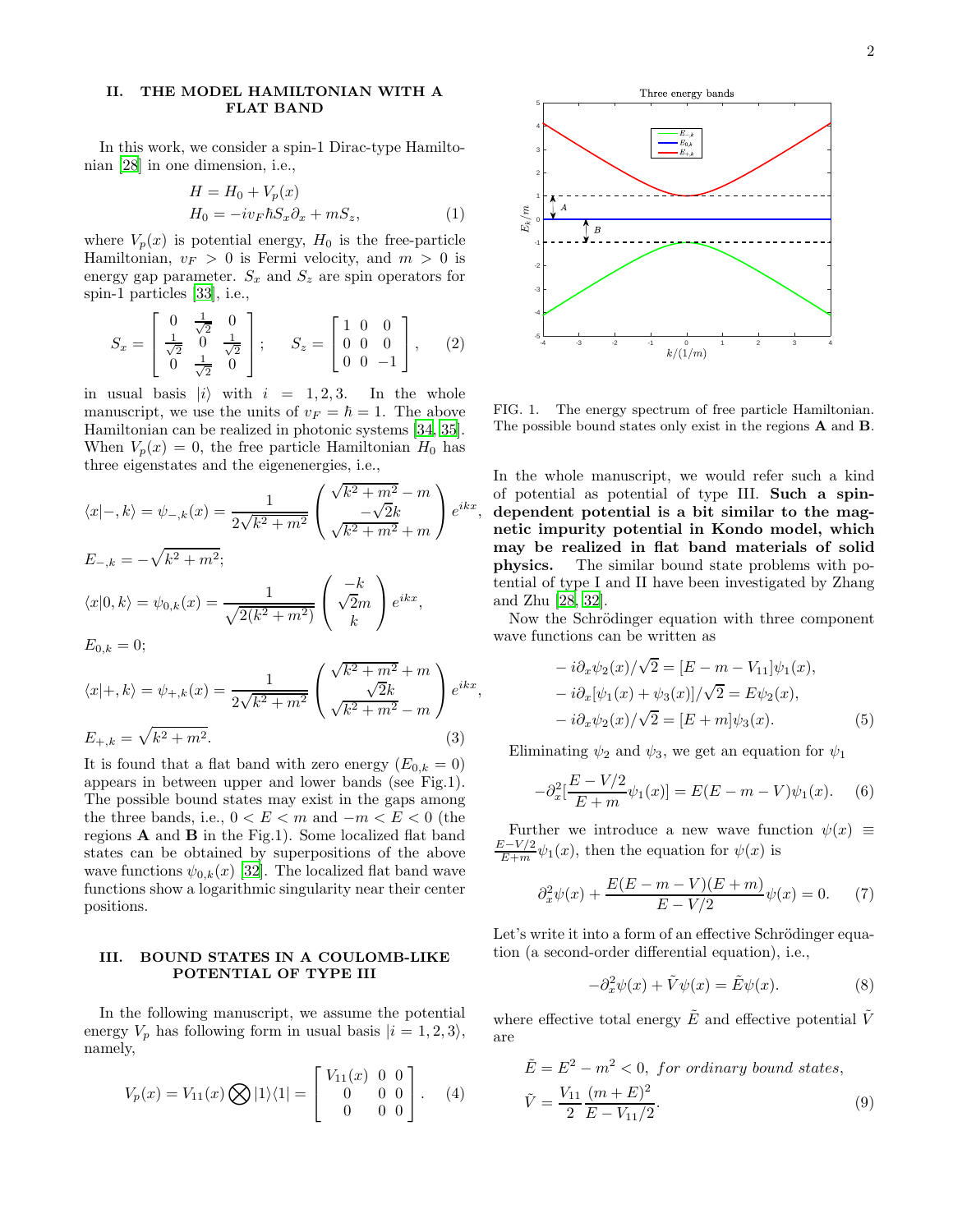In the determining the effective total energy, we assume that  $V_{11}(x) \rightarrow 0$  as  $x \rightarrow \pm \infty$ .

Next we assume  $V_{11}$  is a Coulomb-like potential, i.e.,

$$
V_{11}(x) = \frac{\alpha}{|x|},\tag{10}
$$

where  $\alpha$  describes the potential strength. The effective potential  $V$  is

$$
\tilde{V} = \frac{V_{11}}{2} \frac{(m+E)^2}{E - V_{11}/2} = \frac{A}{|x| - x_0}.
$$
\n(11)

In the above equation, we introduce parameter  $A \equiv$  $\alpha(m+E)^2$  $rac{a+E^2}{2E}$  and  $x_0 \equiv \frac{\alpha}{2E}$ . It is shown that the effective potential  $\tilde{V}$  is a shifted Coulomb-like potential with an effective potential strength  $A$  [\[36\]](#page-7-15), which depends on energy  $E$ . The Eq.[\(8\)](#page-1-0) becomes

$$
\partial_x^2 \psi(x) + \left[\tilde{E} - \frac{A}{|x| - \frac{\alpha}{2E}}\right] \psi(x) = 0. \tag{12}
$$

In the following, we would solve the effective Schrödinger equation Eq.[\(12\)](#page-2-0) to get the bound state energies.

For  $x > 0$ , Eq. [\(12\)](#page-2-0) can be solved with some confluent hypergeometric functions. Its general solution is

$$
\psi(x) = (x - x_0)e^{-\sqrt{-\tilde{E}}(x - x_0)}\{c_1 \times {}_1F_1[a, b, 2\sqrt{-\tilde{E}}(x - x_0)] + c_2 \times U[a, b, 2\sqrt{-\tilde{E}}(x - x_0)]\}
$$
\n(13)

where  $_1F_1[a, b, z] = \sum_{k=0}^{\infty} \frac{(a)_k z^k}{k!(b)_k}$  $\frac{(a)_k z}{k!(b)_k}$  is confluent hypergeometric function,  $(a)_k = a \times (a+1) \times (a+2) \times ... \times (a+k-1)$ , and  $c_1(c_2)$  are two arbitrary constants.  $a = 1 + \frac{A}{2\sqrt{-\tilde{E}}},$  $b = 2$ . When  $z \to +\infty$ ,  $_1F_1(a, b, z)$  has an asymptotic expansion [\[37](#page-7-16)]

$$
{}_1F_1[a,b,z] = \frac{\Gamma(b)}{\Gamma(a)} e^z z^{a-b} [1 + O(1/|z|)], \qquad (14)
$$

where  $\Gamma(a)$  is the Euler Gamma function.  $U[a, b, z]$  is a second linearly independent solution to the confluent hypergeometric equation (Tricomi function [\[38\]](#page-7-17)), whose asymptotic expansion is [\[37](#page-7-16)]

$$
U[a, b, z] = \left(\frac{1}{z}\right)^{a} [1 + O(1/|z|)] \tag{15}
$$

as  $z \to \infty$ . When  $z \to 0$ , the two confluent hypergeometric functions behave as

$$
{}_{1}F_{1}[a,b,z] \simeq 1,
$$
  
\n
$$
U[a,b,z] = \frac{\Gamma(b-1)}{\Gamma(a)}z^{1-b} + O(|log z|), \quad (b = 2).
$$
 (16)

When a is real, b is an integer, and  $z < 0$ , the imaginary part of  $U[a, b, z]$  is proportional to  $_1F_1[a, b, z]$ , i.e.,

$$
Im{U[a,b,z]} = \frac{\pi(-1)^b}{(b-1)!\Gamma(a-b+1)} {}_1F_1[a,b,z], \quad (17)
$$



<span id="page-2-3"></span>FIG. 2. Two kinds of effective potentials (the red solid lines). (a): The effective potential for  $\alpha/E < 0$ . The effective potential has a lowest point  $\tilde{V}_0 = -(m+E)^2$  at origin  $x =$ 0 (b): The effective potential for  $\alpha/E > 0$ . The value of effective potential at  $x = 0$ , i.e.,  $\tilde{V}_0 = -(m+E)^2$ , is not a lowest point. For  $m > E > 0$ , the effective total energy  $\tilde{E} > \tilde{V}_0$ . While for  $-m < E < 0$ , the effective total energy  $\tilde{E} < \tilde{V}_0.$ 

<span id="page-2-0"></span>where  $Im{U}$  is the imaginary part of U. When a is real, b is an integer, and  $z > 0$ ,  $Im{U[a, b, z]} \equiv 0$ . In addition, when the parameter  $a \to \infty$  and  $z > 0$ , the confluent hypergeometric function  $_1F_1[a, b, -z/a]$  and  $U[a, b, -z/a]$  would be transformed into Bessel functions [\[37\]](#page-7-16), i.e.,

<span id="page-2-5"></span>
$$
lim_{a \to \infty} {}_1F_1[a, b, -z/a] = \Gamma(b) z^{1/2 - b/2} J_{b-1}(2\sqrt{z}),
$$
  

$$
lim_{a \to \infty} U[a, b, -z/a] = \frac{-\pi i e^{i\pi b} z^{1/2 - b/2} H_{b-1}(2\sqrt{z})}{\Gamma(1 + a - b)},
$$
\n(18)

<span id="page-2-1"></span>where  $J_{\nu}(x)$  and  $H_{\nu}^{(1)}(x)$  are the  $\nu$ -th order Bessel function and Hankel function of first kind, respectively. The above properties of confluent hypergeometric functions would be very useful in the following discussions.

<span id="page-2-2"></span>Depending on the sign of  $\alpha/E$ , there exists two kinds of effective potentials  $\tilde{V}$  (see Fig.2). For usual bound states, the energy should satisfy  $0 \lt E \lt m$  or  $-m \lt E \lt 0$ . When  $\alpha/E < 0$ , the effective potential  $\tilde{V}$  has a lowest point at  $x = 0$ , i.e.,  $\tilde{V}_0 = -(m + E)^2$  (see Fig.2). In addition, the effective total energy  $\tilde{E} = E^2 - m^2$  should be larger than the lowest point of potential, i.e,  $\tilde{E} - \tilde{V}_0 =$  $2E(m+E) > 0$ , then  $E > 0$ . So the bound states energy should be larger than zero for the case of  $\alpha/E < 0$  (see Fig.3).

<span id="page-2-6"></span><span id="page-2-4"></span>When  $\alpha/E > 0$ , the effective potential V has no lowest point (see Fig.2). The effective potential  $\tilde{V}$  is negative in the interval  $(-x_0, x_0)$ , and positive in intervals  $(-\infty, -x_0)$  and  $(x_0, \infty)$ . There are two infinitely high potential barriers near two ends  $x = \pm x_0$  of the interval  $(-x_0, x_0)$ . It is found that the bound state energy can be larger than zero for  $\alpha > 0$  or smaller than zero for  $\alpha < 0$ (see Figs.4 and 5).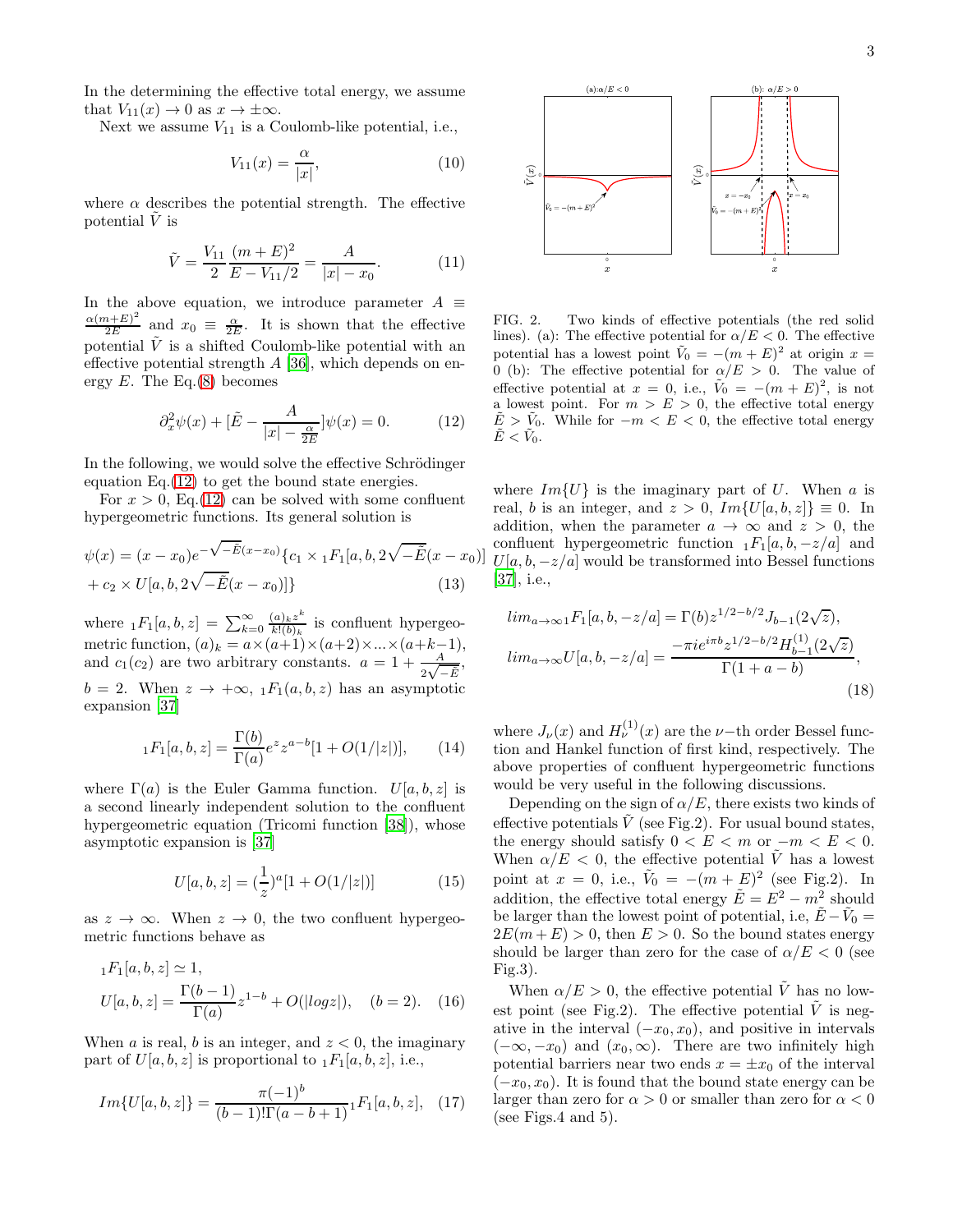$$
A. \quad \alpha/E < 0
$$

When  $\alpha/E < 0$  [ $x_0 = \alpha/(2E) < 0$ ], the bound states can exist in the whole space  $(-\infty, \infty)$ . At the two ends  $(x = \pm \infty)$ , the zero boundary conditions should be satisfied, i.e.,

$$
\psi(\pm \infty) = 0. \tag{19}
$$

Considering Eqs.[\(14\)](#page-2-1) and [\(15\)](#page-2-2),  $_1F_1[a, b, 2\sqrt{-\tilde{E}}(x-x_0)]$ should be discarded. Then, the wave function is

$$
\psi(x) = (x - x_0)e^{-\sqrt{-\tilde{E}}(x - x_0)}U[a, b, 2\sqrt{-\tilde{E}}(x - x_0)].
$$
\n(20)

In addition, due to the presence of parity symmetry  $(x \rightarrow -x)$ , the wave functions can be classified by two distinct parities, i.e., odd and even parities. For odd parity states, the wave functions at the origin  $x = 0$  should vanish. While for even parity states, the derivatives of the wave functions at the origin  $x = 0$  are zero. Based on these boundary conditions, we get the bound state energy equations

$$
\psi(x = 0) = 0, \text{ for odd parity states},
$$
  

$$
\psi'(x = 0) = 0, \text{ for even parity states}. \tag{21}
$$

To be specific, for odd parity states, the bound state energy equation is

$$
U[1 + \frac{\alpha (E + m)^2}{4E\sqrt{m^2 - E^2}}, 2, -\frac{\alpha \sqrt{m^2 - E^2}}{E}] = 0.
$$
 (22)

For even parity states, the bound state energy equation is

$$
U\left[\frac{\alpha(E+m)^2}{4E\sqrt{m^2 - E^2}}, 0, -\frac{\alpha\sqrt{m^2 - E^2}}{E}\right] - 2U\left[\frac{\alpha(E+m)^2}{4E\sqrt{m^2 - E^2}}, 1, -\frac{\alpha\sqrt{m^2 - E^2}}{E}\right] = 0.
$$
 (23)

The results are reported in Fig.(3).

The bound state energy can be also given by the quasi-classical approximation [\[39\]](#page-7-18), i.e., Wenzel-Kramers-Brillouin (WKB) method. With the quasi-classical approximation, the energy is

$$
\frac{-\alpha\sqrt{E(E+m)}}{2E}\left\{-\sqrt{2} + (2\sqrt{\frac{E}{m-E}} + \sqrt{\frac{m-E}{E}})\right\}
$$

$$
\times \arctan\left[\sqrt{\frac{2E}{m-E}}\right] = (n+\Delta)\pi, \tag{24}
$$

where quantum number  $n = 1, 2, 3, \dots$ , and

$$
\Delta = -\frac{1}{4}, \text{ for odd parity states,}
$$
  

$$
\Delta = -\frac{3}{4}, \text{ for even parity states.}
$$
 (25)



FIG. 3. The bound state energy of Coulomb-like potential in the case of  $\alpha/E < 0$ . The solid lines are the the exact results of Eqs.[\(22\)](#page-3-0) and [\(23\)](#page-3-1). The black dashed lines are given by the quasi-classical approximation formula Eq.[\(24\)](#page-3-2).

Fig.3 shows that the bound state energy can be well described by the quasi-classical approximation formula  $Eq. (24).$  $Eq. (24).$  $Eq. (24).$ 

When the energy approaches the threshold  $m$  of upper energy band, i.e.,  $|E - m|/m \ll 1$ , it can be approximated by

$$
E_B \equiv E_n \equiv E \simeq m[1 - \frac{\alpha^2}{2(n+\Delta)^2}] \tag{26}
$$

<span id="page-3-0"></span>where  $\Delta$  is the Rydberg correction of hydrogen-like atom energy level [\[39\]](#page-7-18), which takes same values as Eq.[\(25\)](#page-3-3) and  $n = 1, 2, 3, \dots$  When  $n \gg 1$ , the bound state energy (relative to the threshold  $m$ )

$$
E_n - m \simeq -\frac{m\alpha^2}{2n^2},\tag{27}
$$

<span id="page-3-1"></span>which is consistent with the hydrogen atom energy levels of s-states. It is because when  $n \gg 1$ , the particles in these bound states are far away from the origin, and the effective potential can be viewed as ordinary Coulomb potential, i.e.,  $\tilde{V} \simeq A/|x|$  [see Eq.[\(11\)](#page-2-3)]. When  $\alpha \to -\infty$ , for a given *n*, we find the energy  $E \propto 1/\alpha^2 \to 0$ .

$$
\mathbf{B.} \quad \alpha/E > 0
$$

When  $\alpha/E > 0[x_0 = \alpha/(2E) > 0]$ , due to the existence of the infinitely high potential barriers near  $x = \pm x_0$ , there exist two different cases.

## <span id="page-3-2"></span>1. The bound states only exist in the interval  $(-x_0, x_0)$

<span id="page-3-3"></span>For such a case, outside the interval  $(-x_0, x_0)$ , the wave function vanishes. At the two ends of the interval, the zero boundary conditions should be satisfied, i.e.,

<span id="page-3-4"></span>
$$
\psi(\pm x_0) = 0.\tag{28}
$$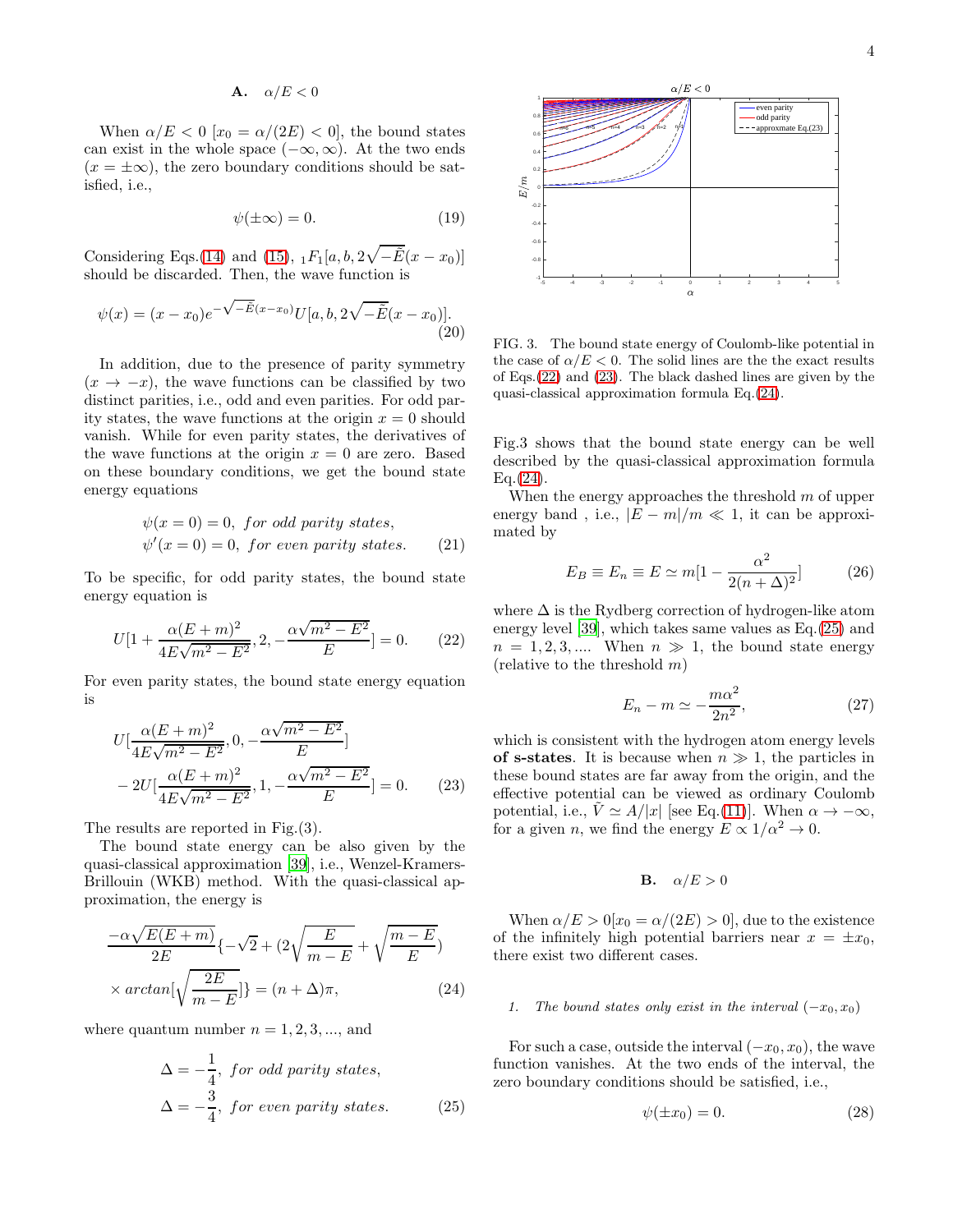5

Taking Eq.[\(16\)](#page-2-4) into account,  $U[a, b, 2\sqrt{-\tilde{E}}(x - x_0)]$ should be discarded. So the wave function is

$$
\psi (x)
$$

$$
= (x - x_0)e^{-\sqrt{-\tilde{E}}(x - x_0)} {}_1F_1[a, b, 2\sqrt{-\tilde{E}}(x - x_0)], \ |x| \le x_0, \n\psi(x) = 0, \quad |x| > x_0.
$$
\n(29)

Similarly, the wave functions can be classified by parities. For odd parity states, the bound state energy equation is

$$
{}_1F_1[1 + \frac{\alpha (E+m)^2}{4E\sqrt{m^2 - E^2}}, 2, -\frac{\alpha \sqrt{m^2 - E^2}}{E}] = 0. \tag{30}
$$

For even parity states, the bound state energy equation is

$$
[-4E(2E + \alpha\sqrt{m^2 - E^2})]
$$
  
\n
$$
\times {}_1F_1[1 + \frac{\alpha(E + m)^2}{4E\sqrt{m^2 - E^2}}, 2, -\frac{\alpha\sqrt{m^2 - E^2}}{E}]
$$
  
\n
$$
+ \alpha[4E\sqrt{m^2 - E^2} + \alpha(m + E)^2]
$$
  
\n
$$
\times {}_1F_1[2 + \frac{\alpha(E + m)^2}{4E\sqrt{m^2 - E^2}}, 3, -\frac{\alpha\sqrt{m^2 - E^2}}{E}] = 0.
$$
 (31)

The results are reported in Fig.(4).

For  $E < 0$ , with quasi-classical approximation method, the energy is given by

$$
\frac{\alpha (m+E)^{3/2}\pi}{4E\sqrt{m-E}} = n\pi,
$$
\n(32)

where  $n = 1, 2, 3, \dots$  When  $\alpha \to -\infty$ , the energy  $E \to$  $-m$ . It is found that the odd and even parity states have approximately same energies for a given  $n$  (see Fig.4). This is because when  $E < 0$ , the effective total energy  $\tilde{E} = E^2 - m^2$  is smaller than the potential energy at the origin, i.e.,  $\tilde{E} - \tilde{V}_0 = E^2 - m^2 + (E + m)^2 = 2E(m + E) < 0.$ The origin  $x = 0$  belongs to the classically forbidden region, then the values of wave functions near the origin would be very small. Consequently, the two boundary conditions for odd and even parity bound states, i.e.,  $\psi(0) = 0$  and  $\psi'(0) = 0$ , are basically equivalent, and then the bound state energies are doubly degenerate approximately for a given n.

When  $E > 0$ , with quasi-classical approximation method, the eigen-energy is given by

$$
\frac{\alpha(m+E)}{2E}[\frac{\sqrt{2E}}{\sqrt{m+E}} + \frac{\sqrt{m+E}}{\sqrt{m-E}}arcsin(\frac{\sqrt{m-E}}{\sqrt{m+E}})]
$$
  
=  $(n+\Delta)\pi$ , (33)

where  $n = 1, 2, 3, \dots$ , and

$$
\Delta = +\frac{1}{4}, \text{ for odd parity states,}
$$
  

$$
\Delta = -\frac{1}{4}, \text{ for even parity states.}
$$
 (34)



<span id="page-4-0"></span>FIG. 4. The bound state energy of Coulomb-like potential in the case of  $\alpha/E > 0$ . The solid lines are the the exact results of Eqs.[\(30\)](#page-4-0), and [\(31\)](#page-4-1) . The black dashed lines are given by the quasi-classical approximation formulas Eqs.[\(32\)](#page-4-2), and [\(33\)](#page-4-3).

When  $E/m \ll 1$ , the energy can be approximated by

$$
E_B = E_n = E \simeq \frac{m\alpha}{4(n+\Delta)},\tag{35}
$$

<span id="page-4-1"></span>where  $n = 1, 2, 3, \dots, \Delta$  takes same values as Eq.[\(34\)](#page-4-4). When  $n \gg 1$ , the bound state energy is

$$
E_n \simeq \frac{m\alpha}{4n} \propto 1/n. \tag{36}
$$

<span id="page-4-2"></span>It indicates that near the flat band, the bound state energies are proportional to potential strength  $\alpha$ , and they are inversely proportional to the natural number  $n$  for large quantum number, which are similar to the case of Coulomb-like potential of type II [\[32\]](#page-7-11).

For a given quantum number  $n$ , the bound state energy grows up with the increasing of potential strength  $\alpha$  (see Fig.4). When  $\alpha$  reaches a critical value  $\alpha_c$ , the bound state energy  $E$  would reach the threshold of upper continuous spectrum, i.e.,  $E = m$ . When energy approaches the threshold m, the parameter  $a = 1 + \frac{A}{2\sqrt{-\vec{E}}}$  $1 + \frac{\alpha (E+m)^2}{4E \sqrt{m^2 - E}}$  $\frac{\alpha(E+m)}{4E\sqrt{m^2-E^2}} \to \infty$ . Using Eq.[\(18\)](#page-2-5), the Eq.[\(30\)](#page-4-0) and Eq.[\(31\)](#page-4-1) can be represented by

<span id="page-4-5"></span>
$$
J_1(2\alpha_c) = 0
$$
, for odd parity states,  
 $\alpha J_2(2\alpha_c) - J_1(2\alpha_c) = 0$ , for even parity states. (37)

It should be emphasized that Eq.[\(37\)](#page-4-5) is exact result for  $E = m$ .

<span id="page-4-3"></span>Further using the asymptotic formula of Bessel functions, i.e,  $J_{\nu}(x) \sim \sqrt{\frac{2}{\pi x}} cos(x - \nu \pi/2 - \pi/4)$  as  $x \to \infty$ , the critical potential strength  $\alpha_c$  can be approximated by

<span id="page-4-4"></span>
$$
\alpha_c \simeq \frac{(1/4+n)\pi}{2}, \text{ for odd parity states,}
$$

$$
\alpha_c \simeq \frac{(-1/4+n)\pi}{2}, \text{ for even parity states,} \qquad (38)
$$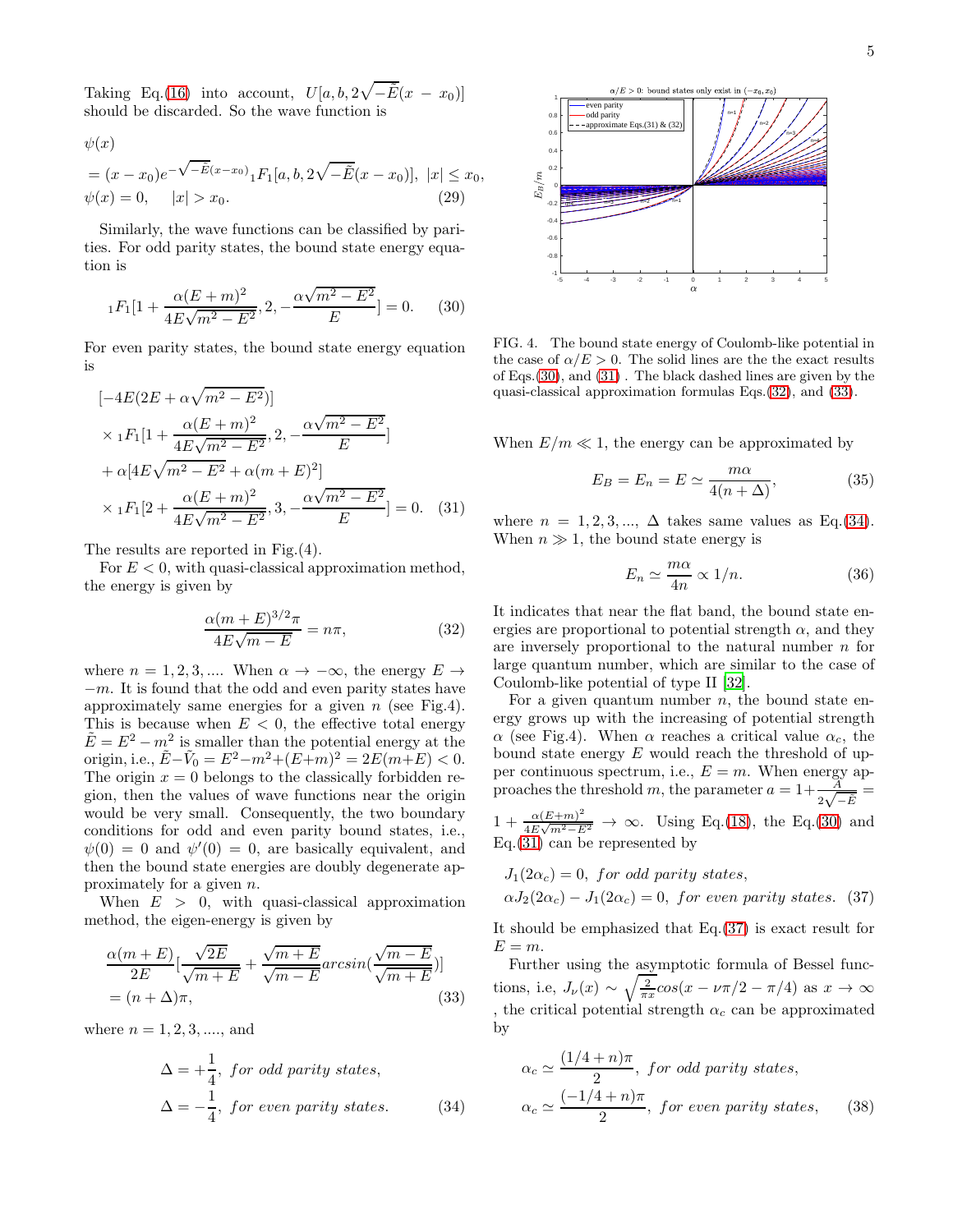where natural number  $n = 1, 2, 3, \dots$  After crossing these critical values, the bound states may still exist and they would form the bound states in a continuum (BIC). We would give detailed discussions on the existence of bound states in the continuum (BIC) elsewhere [\[42](#page-7-19)].

### 2. The bound states exist in the whole space  $(-\infty,\infty)$

For such a case, outside the interval  $(-x_0, x_0)$ , the wave function does not vanish. In addition, at the two ends of the interval  $(-x_0, x_0)$ , the wave function takes some finite values, i.e.,

$$
\psi(\pm x_0) \neq 0. \tag{39}
$$

Using Eqs.[\(14](#page-2-1)[-17\)](#page-2-6), it is found that the wave function can be represented with

$$
\psi(x) = (x - x_0)e^{-\sqrt{-\tilde{E}}(x - x_0)}Re\{U[a, b, 2\sqrt{-\tilde{E}}(x - x_0)]\}.
$$
\n(40)

where  $Re\{U\}$  is the real part of U.

Similarly, the wave functions can be classified by parities. For odd parity states, the bound state energy equation is

$$
Re\{U[1+\frac{\alpha(E+m)^2}{4E\sqrt{m^2-E^2}},2,-\frac{\alpha\sqrt{m^2-E^2}}{E}]\}=0.
$$
 (41)

For even parity states, the bound state energy equation is

$$
Re\{U[\frac{\alpha(E+m)^2}{4E\sqrt{m^2 - E^2}}, 0, -\frac{\alpha\sqrt{m^2 - E^2}}{E}]
$$
  

$$
-2U[\frac{\alpha(E+m)^2}{4E\sqrt{m^2 - E^2}}, 1, -\frac{\alpha\sqrt{m^2 - E^2}}{E}]\} = 0.
$$
 (42)

The results are reported in Fig.(5).

Similarly, for  $E < 0$ , with quasi-classical approximation method, the energy is given by

$$
\frac{\alpha(m+E)^{3/2}\pi}{4E\sqrt{m-E}} = (n-1/2)\pi,
$$
 (43)

where  $n = 1, 2, 3, ...$ 

When  $E > 0$ , with quasi-classical approximation method, the eigen-energy is given by

$$
\frac{\alpha(m+E)}{2E}[\frac{\sqrt{2E}}{\sqrt{m+E}} + \frac{\sqrt{m+E}}{\sqrt{m-E}}arcsin(\frac{\sqrt{m-E}}{\sqrt{m+E}})]
$$
  
=  $(n+\Delta)\pi$ , (44)

where  $n = 1, 2, 3, \dots$ , and

$$
\Delta = -\frac{1}{4}, \text{ for odd parity states,}
$$
  

$$
\Delta = -\frac{3}{4}, \text{ for even parity states.}
$$
 (45)



<span id="page-5-5"></span>FIG. 5. The bound state energy of Coulomb-like potential in the case of  $\alpha/E > 0$ . The solid lines are the the exact results of Eqs.[\(41\)](#page-5-0), and [\(42\)](#page-5-1) . The black dashed lines are given by the quasi-classical approximation formulas Eqs.[\(43\)](#page-5-2), and [\(44\)](#page-5-3).



<span id="page-5-1"></span><span id="page-5-0"></span>FIG. 6. The wave functions (un-normalized). Here we take the same bound state energy  $E = 0.5m$  for all the wave functions. (a): The wave functions for  $\alpha/E <$ 0. (b): The wave functions for  $\alpha/E > 0$ . The green solid line of panel (b) is a wave function described by Eq.(40). Other three lines correspond to the formula Eqs.(29).

<span id="page-5-2"></span>Comparing Fig.5 with Fig.4, we see they have similar energy spectra. However, there is a  $\pi/2$  phase difference in quasi-classical approximation wave functions between the two cases [see also Eqs.  $(32)$  and  $(43)$  or Eqs.  $(34)$  and [\(45\)](#page-5-4)]. This is because the boundary conditions of the wave functions at  $x = \pm x_0$  are different for two cases [see Eqs. $(28)$  and  $(39)$ ].

<span id="page-5-3"></span>When energy approaches the threshold  $m$ , the parameter  $a \to \infty$ . Using Eq.[\(18\)](#page-2-5), Eq.[\(41\)](#page-5-0) and Eq.[\(42\)](#page-5-1) can be represented by

<span id="page-5-6"></span> $(1)$ 

$$
Im{H_1^{(1)}(2\alpha_c)} = 0, \text{ for odd parity states},
$$
  
\n
$$
Im{H_0^{(1)}(2\alpha_c)} = 0, \text{ for even parity states}, \quad (46)
$$

<span id="page-5-4"></span>where  $Im{H^{(1)}}$  is the imaginary part of  $H^{(1)}$ . It should be emphasized that Eq.[\(46\)](#page-5-6) is exact result for  $E = m$ .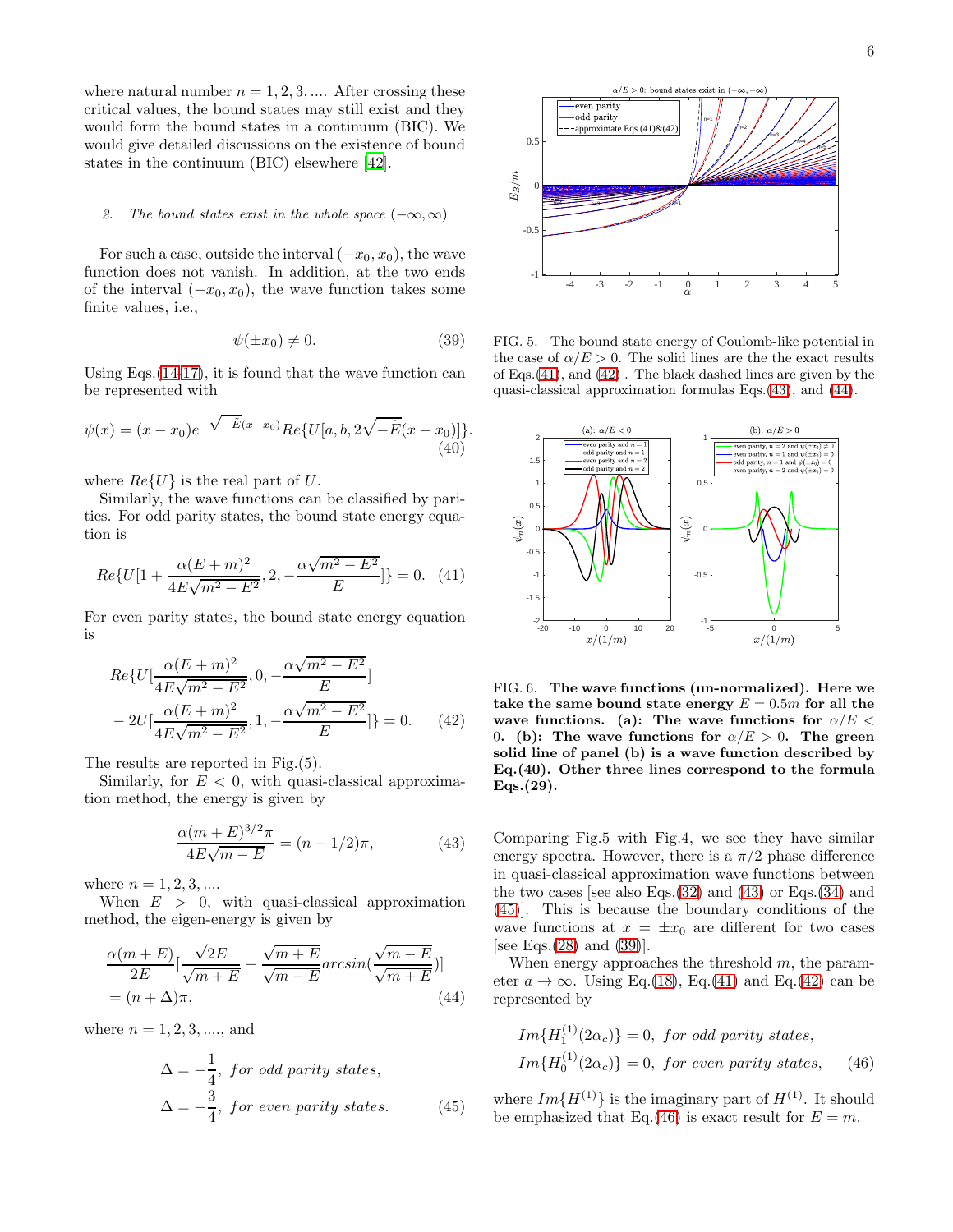Further using the asymptotic formula of Hankel functions, i.e,  $H_{\nu}^{(1)}(x) \sim \sqrt{\frac{2}{\pi x}} exp[i(x-\nu\pi/2-\pi/4)]$  as  $x \to \infty$ , the critical potential strength  $\alpha_c$  can be approximated by

$$
\alpha_c \simeq \frac{(-1/4 + n)\pi}{2}, \text{ for odd parity states,}
$$

$$
\alpha_c \simeq \frac{(-3/4 + n)\pi}{2}, \text{ for even parity states,} \qquad (47)
$$

where natural number  $n = 1, 2, 3, \dots$ 

Finally, it should be remarked that the above two different choices of boundary conditions at  $x = x_0$ , i.e. Eqs.[\(28\)](#page-3-4) and [\(39\)](#page-5-5), correspond to two different self-adjoint extensions of Hamiltonian operator [\[43\]](#page-7-20). Further more, an arbitrarily linear combination of above two kinds of wave functions would form a new self-adjoint extensions of Hamiltonian operator. It is expected that the system would have a new energy spectrum which is an interpolation of Fig.4 and Fig.5. In this sense, the Hamiltonians with different boundary conditions would be different physical systems.

### IV. SUMMARY

In conclusion, we investigate the bound states for a one-dimensional spin-1 Dirac model with a Coulomb-like potential of type III. We get the bound state energies by solving an effective Schrödinger equation. It is found that the bound state energies can be well described by the quasi-classical approximation method. Depending on the sign of potential strength over energy, i.e.,  $\alpha/E$ , there exists two kinds of effective potentials. For the case of  $\alpha/E < 0$ , there exists an infinite number of bound states near the threshold of upper continuous spectrum. For

large quantum number, the bound energy is consistent with the ordinary hydrogen atom bound state energy.

For  $\alpha/E > 0$ , similarly as that of Coulomb-like potential of type II, there also exists an infinite number of bound states which are generated from the flat band. When the bound state energies are very near the flat band, they are proportional to the Coulomb-like potential strength  $\alpha$  and form a  $1/n$  energy spectrum. We should emphasize that the existences of infinite bound states induced by potential are not limited to long ranged Coulomb potential. Even for short-ranged potential, e.g., square well potential, there are also infinite bound states. The infinite bound states may also exist in the Cornellike potential and the quark-antiquark interactions which usually have infinite values at infinities as required by quark confinements.

The above results would provide some useful insights in the understanding of flat band properties in many-body physics. For example, the infinite bound states induced by weak potential imply that an arbitrarily small interaction would dominate the physics. Since the bound states can appear for both repulsive and attractive potentials, then one can expect that even a repulsive interaction may result in superfluid/superconductor pairing states in flat band [\[44\]](#page-7-21). It is expected that  $1/n$  energy spectrum may be observed experimentally in near future [\[40,](#page-7-22) [41\]](#page-7-23). In addition, the existence of bound states in the continuous spectrum (BIC) needs further investigations.

## ACKNOWLEDGEMENTS

This work was supported by the NSFC under Grants Nos. 11874127.

- <span id="page-6-0"></span>[1] Bill Sutherland, Localization of electronic wave functions due to local topology, Phys. Rev. B 34, 5208 (1986).
- [2] Julien Vidal, Rémy Mosseri, and Benoit Doucot, Aharonov-Bohm Cages in Two-Dimensional Structures, Phys. Rev. Lett. 81, 5888(1998).
- <span id="page-6-1"></span>[3] Sebabrata Mukherjee, et al., Observation of a Localized Flat-Band State in a Photonic Lieb Lattice, Phys. Rev. Lett. 114, 245504(2015).
- <span id="page-6-2"></span>[4] Andreas Mielke, Ferromagnetism in Single-Band Hubbard Models with a Partially Flat Band, Phys. Rev. Lett. 82, 4312(1999).
- [5] Shizhong Zhang, Hsiang-hsuan Hung, and Congjun Wu, Proposed realization of itinerant ferromagnetism in optical lattices, Phys. Rev. A 82, 053618 (2010).
- <span id="page-6-3"></span>[6] A. Raoux, M. Morigi, J.-N. Fuchs, F. Piéchon, and G. Montambaux, From Dia to Paramagnetic Orbital Susceptibility of Massless Fermions, Phys. Rev. Lett. 112, 026402 (2014).
- <span id="page-6-4"></span>[7] Daniel Leykam, Joshua D. Bodyfelt, Anton S. Desyatnikov and Sergej Flach, Localization of weakly disordered flat band states. Eur. Phys. J. B 90, 1 (2017).
- <span id="page-6-5"></span>[8] R. Shen, L. B. Shao, Baigeng Wang, and D. Y. Xing, Single Dirac cone with a flat band touching on line-centeredsquare optical lattices, Phys. Rev. B 81, 041410 (2010).
- [9] Daniel F. Urban, Dario Bercioux, Michael Wimmer, Wolfgang Häusler, Barrier transmission of Dirac-like pseudospin-one particles, Phys. Rev. B 84, 115136 (2011).
- [10] A. Fang, Z. Q. Zhang, Steven G. Louie, and C. T. Chan, Klein tunneling and supercollimation of pseudospin-1 electromagnetic waves, Phys. Rev. B 93, 035422 (2016).
- <span id="page-6-6"></span>[11] Y. Betancur-Ocampo, G. Cordourier-Maruri, V. Gupta, and R. de Coss, Super-Klein tunneling of massive pseudospin-one particles, Phys. Rev. B 96, 024304 (2017).